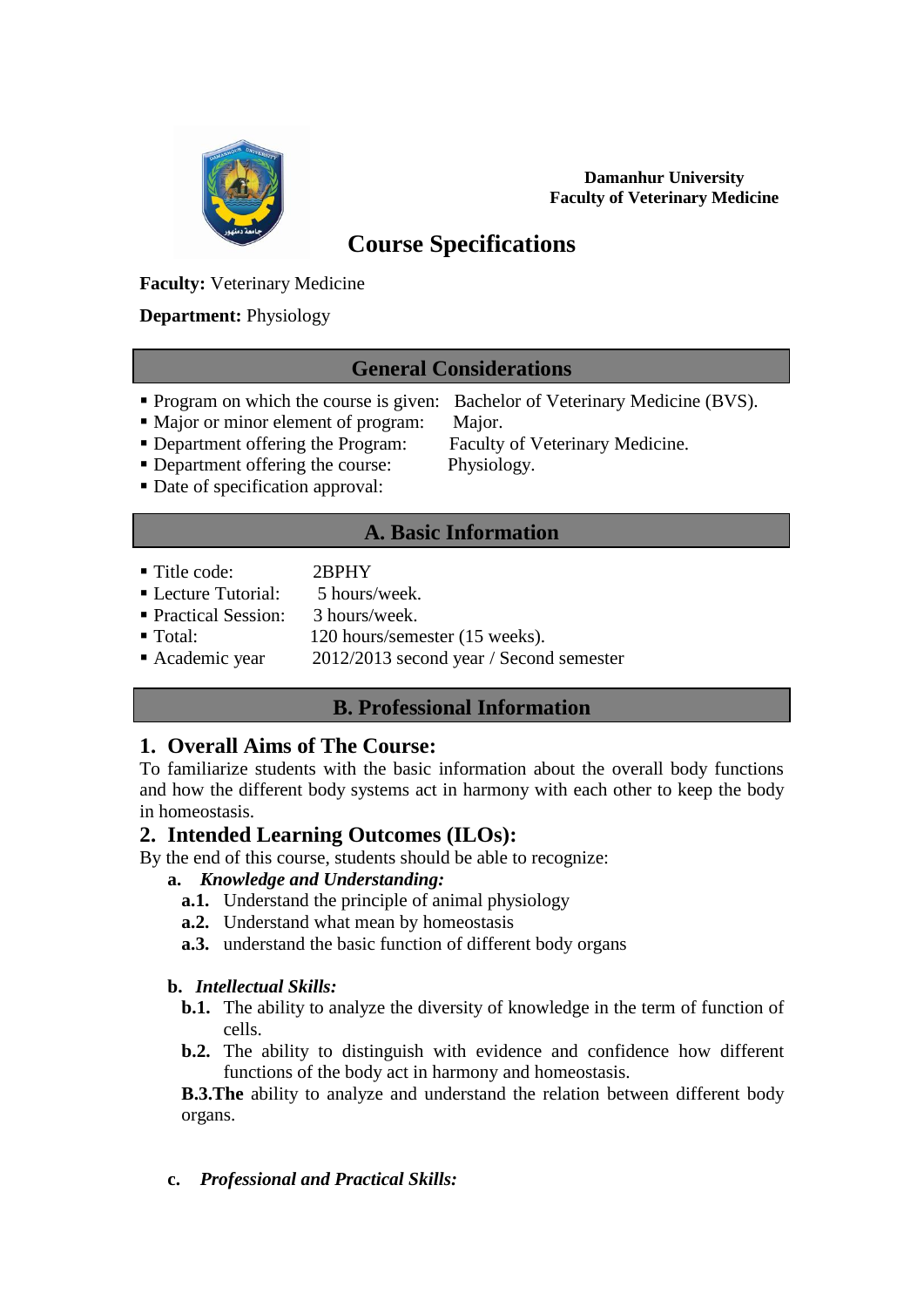- **c.1.** Recognize the different technique suitable for studying the different cases.
- **c.2.** differentiate between different species of animal using different physiological test
- **c.2.** Recognize the normal values of different body parameters and distinguish between the normal an abnormal samples.

#### **d.** *General and Transferable Skills:*

- d.1. The ability to use simple word and IT skills (i.e., data processing, software, internet, and multimedia) and the library to find information.
- **d.2.** The ability to be self-motivated learners and responsive to feedback.
- **d.3.** Working in team (i.e., sharing presentations and discussions and solving problem).
- **d.4.** Enhancement of research capability through working in independent projects.

### **3. Contents:**

#### **3.1. Lecture Contents:**

|                         | <b>Lecture Topics</b>              | <b>Hours</b> |
|-------------------------|------------------------------------|--------------|
| $\mathbf{1}$            | Introduction in animal physiology  | 5 hrs        |
| $\overline{2}$          | <b>Endocrinology</b>               | 5 hrs        |
| 3                       | <b>Endocrinology</b>               | 5 hrs        |
| $\overline{\mathbf{4}}$ | <b>Endocrinology</b>               | 5 hrs        |
| 5                       | <b>Male</b> reproduction           | 5 hrs        |
| 6                       | <b>Female reproduction</b>         | 5 hrs        |
| 7                       | <b>Female reproduction</b>         | 5 hrs        |
| 8                       | <b>Nerve and muscle Physiology</b> | 5 hrs        |
| 9                       | <b>Nerve and muscle Physiology</b> | 5 hrs        |
| 10                      | <b>Digestion</b>                   | 5 hrs        |
| 11                      | <b>Digestion</b>                   | 5 hrs        |
| 12                      | <b>Digestion</b>                   | 5 hrs        |
| 13                      | <b>Digestion</b>                   | 5 hrs        |
| 14                      | Energy& metabolism                 | 5 hrs        |
| 15                      | Energy& metabolism                 | 5 hrs        |
|                         | 75hrs                              |              |

# **3.2. Laboratory Contents:**

| <b>Laboratory Topics</b> |                                       | <b>Hours</b> |
|--------------------------|---------------------------------------|--------------|
|                          | Introduction on laboratory physiology | 3hrs         |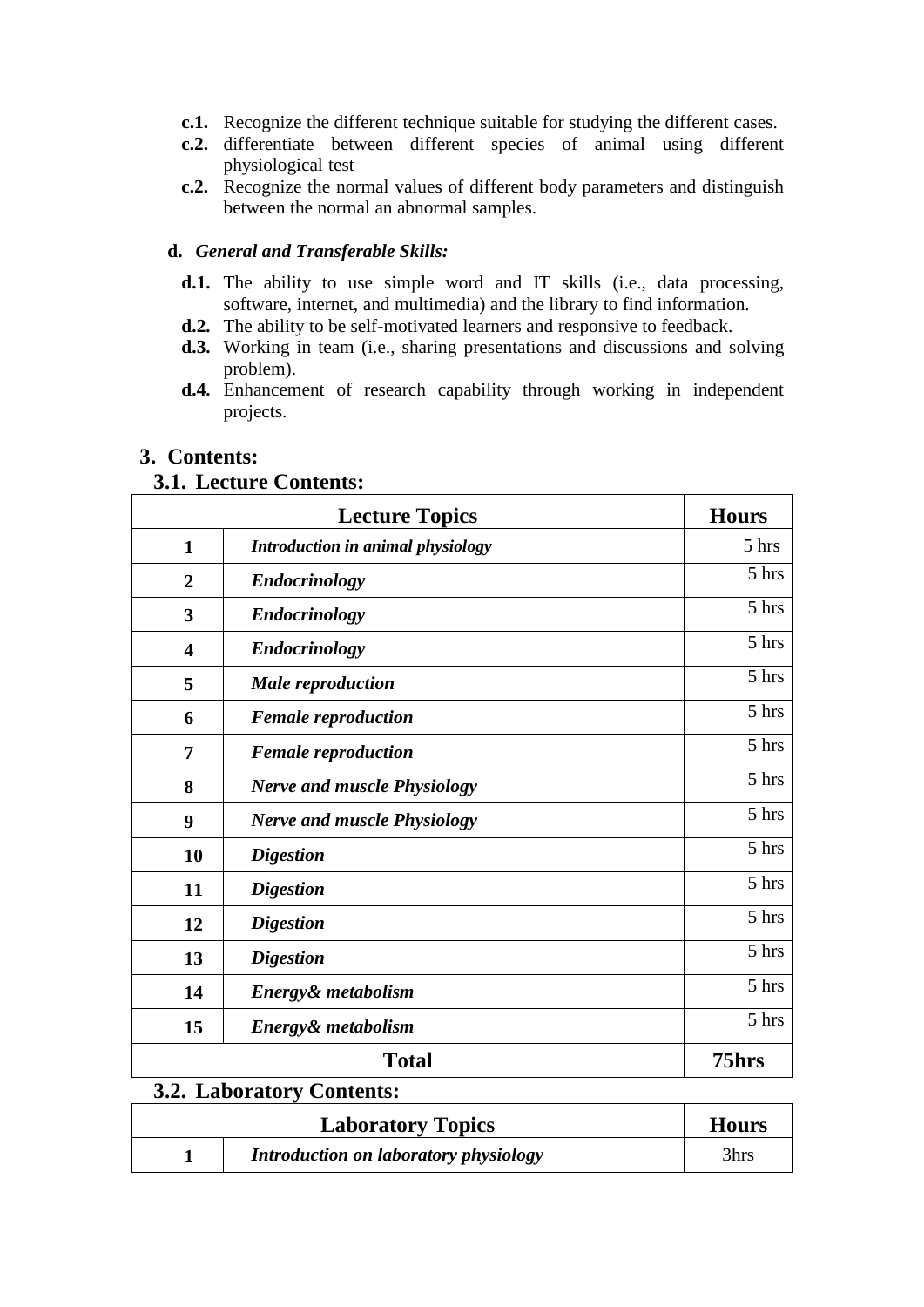| $\overline{2}$          | Handling the equipments in the laboratory     | 3hrs  |
|-------------------------|-----------------------------------------------|-------|
| 3                       | <b>Semen</b> evaluation                       | 3hrs  |
| $\overline{\mathbf{4}}$ | <i>Semen evaluation</i>                       | 3hrs  |
| 5                       | <b>Pregnancy diagnosis</b>                    | 3hrs  |
| 6                       | <b>Pregnancy diagnosis</b>                    | 3hrs  |
| 7                       | Detection of estrus phase using vaginal smear | 3hrs  |
| 8                       | <b>Castration</b>                             | 3hrs  |
| 9                       | <i>Overectomy</i>                             | 3hrs  |
| 10                      | Nerve and muscle physiology                   | 3hrs  |
| 11                      | Nerve and muscle physiology                   | 3hrs  |
| 12                      | Nerve and muscle physiology                   | 3hrs  |
| 13                      | Nerve and muscle physiology                   | 3hrs  |
| 14                      | Nerve and muscle physiology                   | 3hrs  |
| 15                      | Nerve and muscle physiology                   | 3hrs  |
| <b>Total</b>            |                                               | 45hrs |

#### **4. Teaching and Learning Methods: 4.1.Lectures**

**4.2. Practical** (tutor presentation followed by students' small group sessions).

**4.3.Independent** (Laboratory and home assignments supervised by tutor):

- **a)** Writing reports/assignments.
- **b)** Preparation of blood films.
- **c)** Preparation of slides.
- **d)** Group discussion.

**4.4 Computer Courseware:** For independent student can be accessed at the education centre: CLIVE standalone programs and any other recently developed web-based courseware.

#### **Methods for disabled students:**

No special arrangements are available now; however those students can consult our staff for help.

### **5. Students Assignment:**

### **5.1. Assignment Methods:**

**a)** Mid and final term written examinations to assess knowledge and understanding.